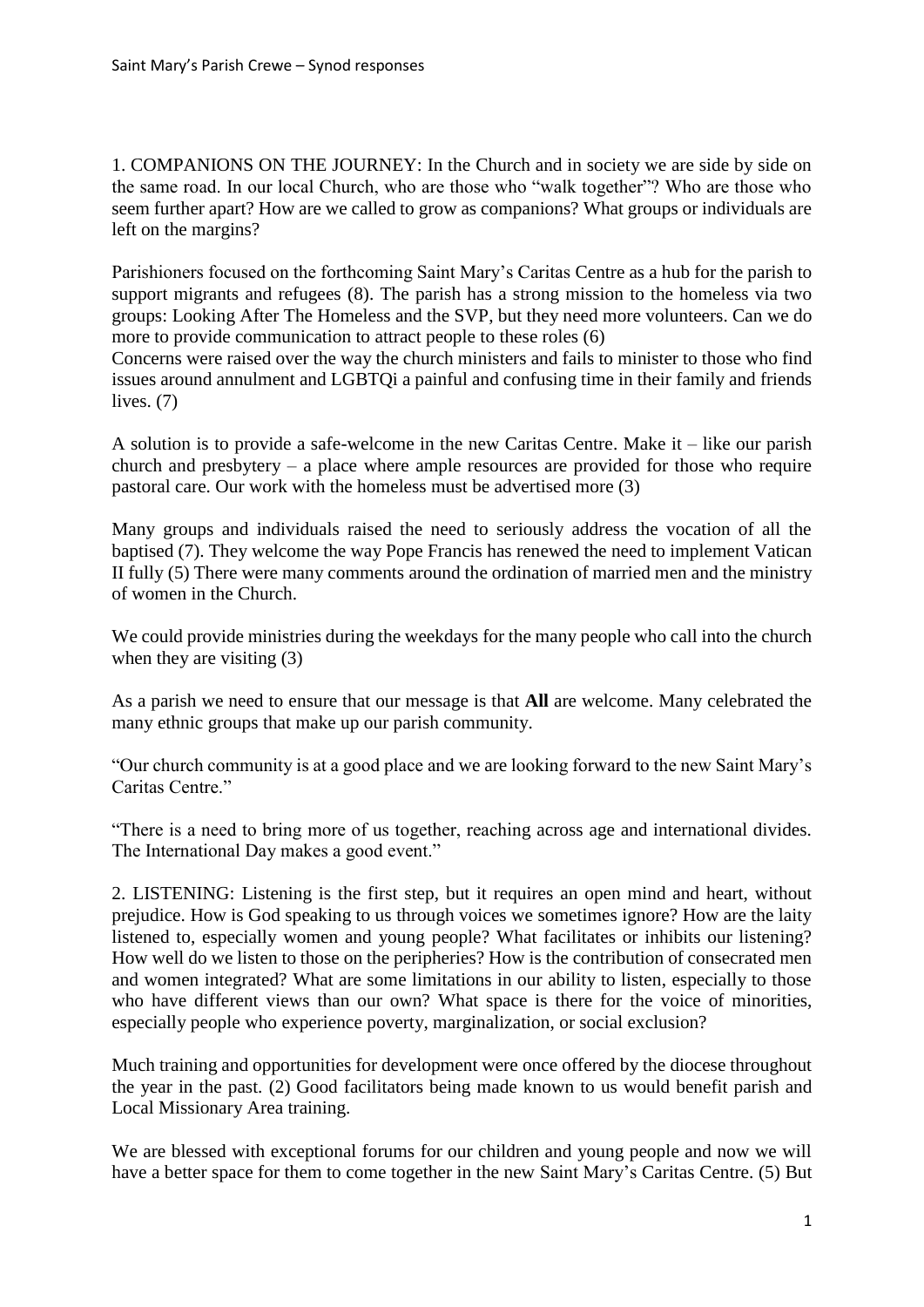we need to allow them to have a voice and become true leaders in the parish. We have two excellent schools (5). A good point was raised several times: When will we seriously ask young people and adults why they have chosen to leave the church/ regular attendance of church activities? (7)

There needs to be more time for prayer and prayerful listening in the parish (5). There were various suggestions for a Parish Mission to follow on from the Synod (4). We also need to hear what parish communities around the world have given in response to the Synod questions. There is a need to move from an insular to a global parish (5) We have a strong group of parishes in the Local Missionary Area, and we work well together. There is a desire for more LMA days of formation (2)

Provide Healing Services for those who are seeking a way to return to the Church (4)

We have many members whose first language is not English. There may be opportunities to embrace them more by providing various messages in our newsletters etc in various languages (1)

3. SPEAKING OUT: All are invited to speak with courage and parrhesia, that is, in freedom, truth, and charity. What enables or hinders speaking up courageously, candidly, and responsibly in our local Church and in society? When and how do we manage to say what is important to us? How does the relationship with the local media work (not only Catholic media)? Who speaks on behalf of the Christian community, and how are they chosen?

- Continue to ask parishioners to air their views via suggestion leaflets and the parish website.
- The Parish Pastoral Team could introduce themselves to parishioners at Masses throughout the year and host social functions which will advertise the many opportunities to gather in the parish.
- Do not be afraid to request anonymous opinion. Some are reluctant to speak their concerns and fears because of certain attitudes in the Church.
- Address the areas that the Church refuses to change her teaching on: divorced/remarried.

4. CELEBRATION: "Walking together" is only possible if it is based on communal listening to the Word and the celebration of the Eucharist. How do prayer and liturgical celebrations actually inspire and guide our common life and mission in our community? How do they inspire the most important decisions? How do we promote the active participation of all the faithful in the liturgy? What space is given to participating in the ministries of lector and acolyte?

These are some of the response to how people felt about the celebration of Mass and other liturgies in the parish:

- I am always greeted by people walking from the car park. I value the three official welcomers in the porch who say good morning to me and ask me how I am.
- Saint Mary's is a calm friendliness filled church. People are always kind setting up for Mass or exchanging news with friends.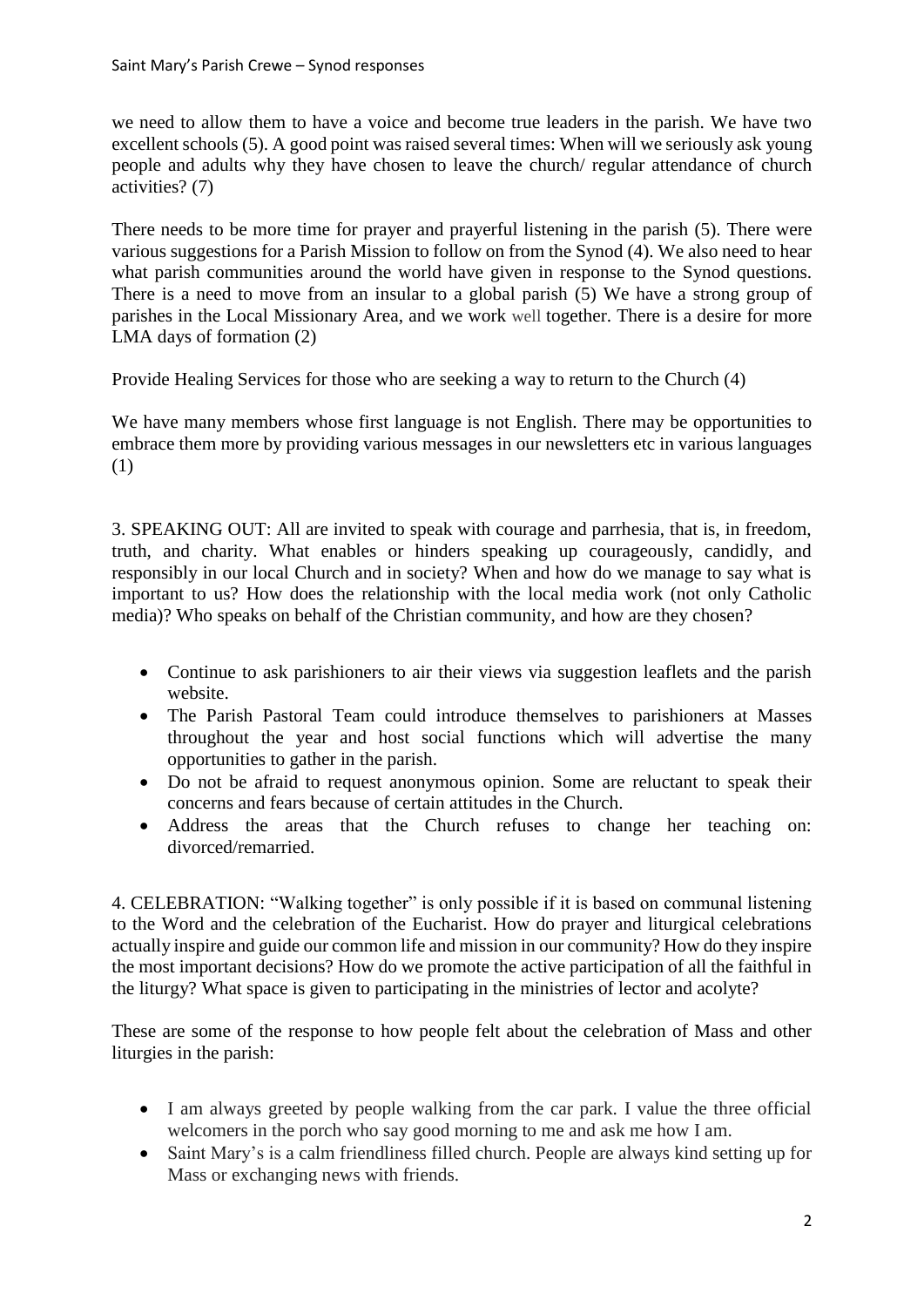- When I visited another parish, I wondered how to make their parish community a little bit more like St Mary's.
- I love the way we pray the parish mission prayer at the end of a period of silence following holy communion. Praying it is quite moving, as it expresses a community who try to care for each other.

Mass is a very different experience for the Saturday 5:30pm, Sunday 9am and 11am communities that gather (8). Each Mass should have a different tone to enable people to feel able to pray and worship to the best. A lot of people expressed the need for more times of silence in the church (5). We could find times for quiet contemplation between the readings and the homily (4) But this needs a careful and purposeful introduction if its aims are to be achieved. The welcome by members of the parish at the start of Mass is much valued (8) Praying the parish mission prayer is a moving experience during Mass (3)

"As a woman I am patiently waiting for inclusive language in the liturgy."

We never talk about noisy children because we love our children and provide many resources to help them during Mass (5). There is a need to ask children and parents what more can we provide to allow the experience of Mass to be a prayerful and less stressful occasion for them (6). Focus our attention on the Real Presence in the Eucharist and in our lives (1)

"We need to use social media more to reach out to parishioners and those who feel alienated from the Church."

We need to explain parts of the Mass for those who do not really know what is happening during the celebration.

"Retreat days (Advent and Lent) at Wistaston Hall steer our faith and provides opportunity for forgiveness and reconciliation. With prayer, support and human effort more of us can build a stronger church together."

*"We would like to say that Lockdown forced us to look at streaming services and once we had encountered [churchservices.tv](http://churhcservices.tv/) we started then to watch Mass every day and once you start to do that you really get to understand the readings better and listening to different priests preaching and indeed different bishops also proved very inspiring.*

*Once we had the habit of watching the Mass every day when the lockdown restrictions eased, we started to go to Mass every day when it was available.*

*I would encourage the church to beef up its operations on the internet and improve its communication skills to encourage people to participate on line and then also to attend Mass more regularly.*

*There is a shortage of priests in the West generally so the more parishes can work together the less pressure on individual priests.*

*Mass times for all local areas should be printed and available on line and online services highlighted and promoted.*

*Apps like Pray as You Go and the Rosary App Holy Rosary should be promoted relentlessly.*

*The Church lost the battle on television when it arrived; it must try harder on the battle on social media and the internet…"*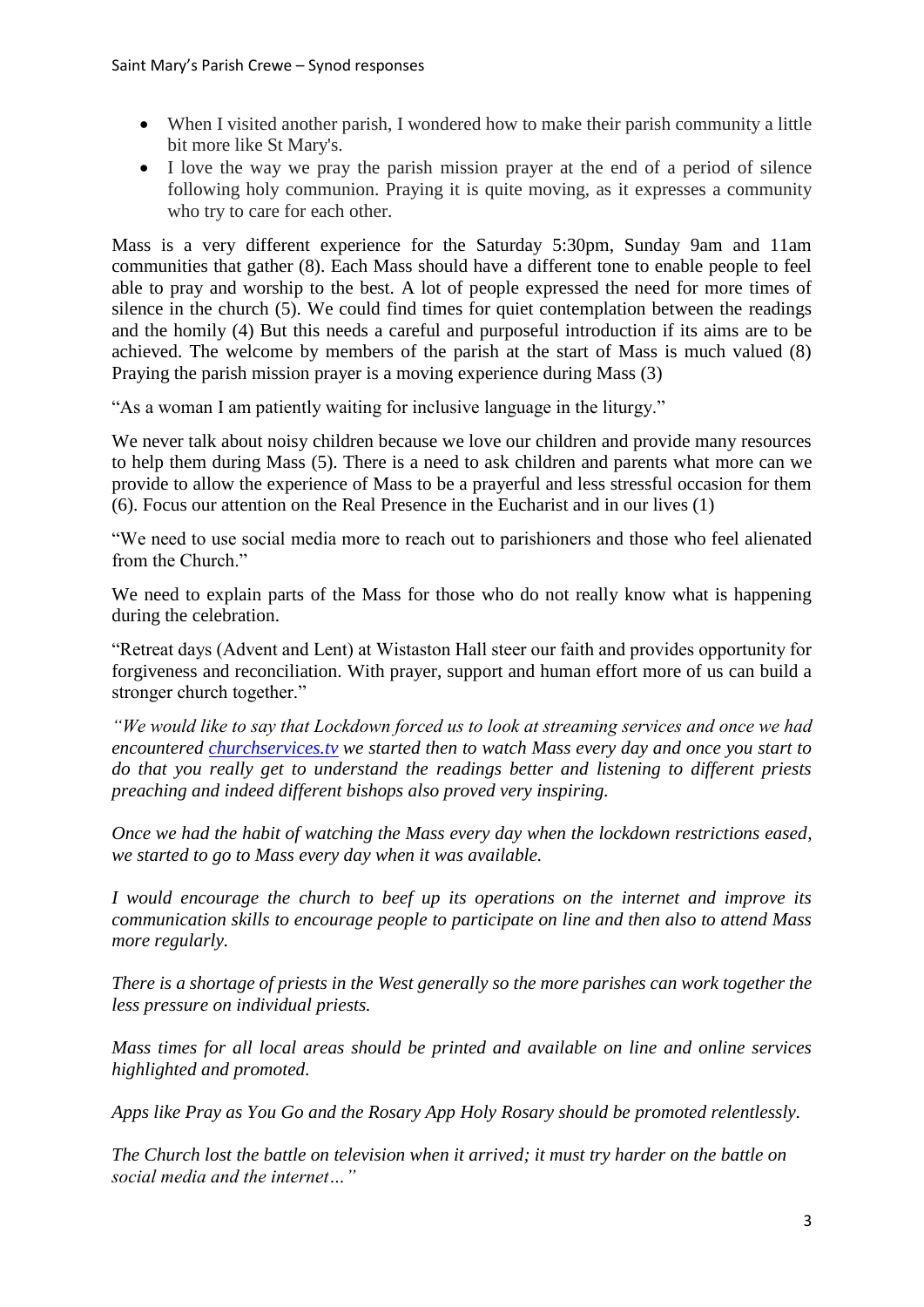5. SHARING RESPONSIBILITY FOR OUR COMMON MISSION: Synodality is at the service of the mission of the Church, in which all members are called to participate. Since we are all missionary disciples, how is every baptised person called to participate in the mission of the Church? What hinders the baptised from being active in mission? What areas of mission are we neglecting? How does the community support its members who serve society in various ways (social and political involvement, scientific research, education, promoting social justice, protecting human rights, caring for the environment, etc.)? How does the Church help these members to live out their service to society in a missionary way? How is discernment about missionary choices made and by whom?

What hinders the baptised from being active in mission? One member commented on the difficulty faced when the parish priest says yes to families, but another priest from another community says no to their needs (1) But we are now blessed with two priests who are open to the needs of all (4)

While we have many active volunteers there are member of the parish who have many talents but can't commit due to work, family life, and illness (3) Those involved in the formation of our children, young people, and adults appreciate the way the parish makes the Sacraments accessible to all, even when our hands are tied by the rules of the Church (5) We have members who work actively in the parish and still feel alienated by Church teaching on marriage and divorce (2) Many new members have joined the parish during the time of Covid and are keen to be part of the parish. With over 90 First Holy Communions last year and the same for 2022 we must be doing something right.

"Consider appointing an officer responsible to parish welfare – a ministry once operated when we had religious sisters in the parish."

6. DIALOGUE IN CHURCH AND SOCIETY: Dialogue requires perseverance and patience, but it also enables mutual understanding. To what extent do diverse peoples in our community come together for dialogue? What are the places and means of dialogue within our local Church? How do we promote collaboration with neighbouring dioceses, religious communities in the area, lay associations and movements, etc.? How are divergences of vision, or conflicts and difficulties addressed? What particular issues in the Church and society do we need to pay more attention to? What experiences of dialogue and collaboration do we have with believers of other religions and with those who have no religious affiliation? How does the Church dialogue with and learn from other sectors of society: the spheres of politics, economics, culture, civil society, and people who live in poverty?

Encourage the close relationship between the parish and Wistaston Hall (2) There are many countries represented by our parishioners and we need to give individuals from these communities a place on the Parish Pastoral Team (4) It was noted that we have tried this in the past and while some committed, they could not keep to their role. How can we better achieve this goal? We have groups of more traditional Catholics who have expressed a desire for more devotions (2) Why is the Church deaf to our desire for priests to be allowed to marry? (8) Focus on Pentecost and continue to have our International Masses and more social gatherings to encourage dialogue between the various cultural communities (7) The majority of volunteers in the parish are women. When will there be a credible discussion and movement on the female diaconate? (9)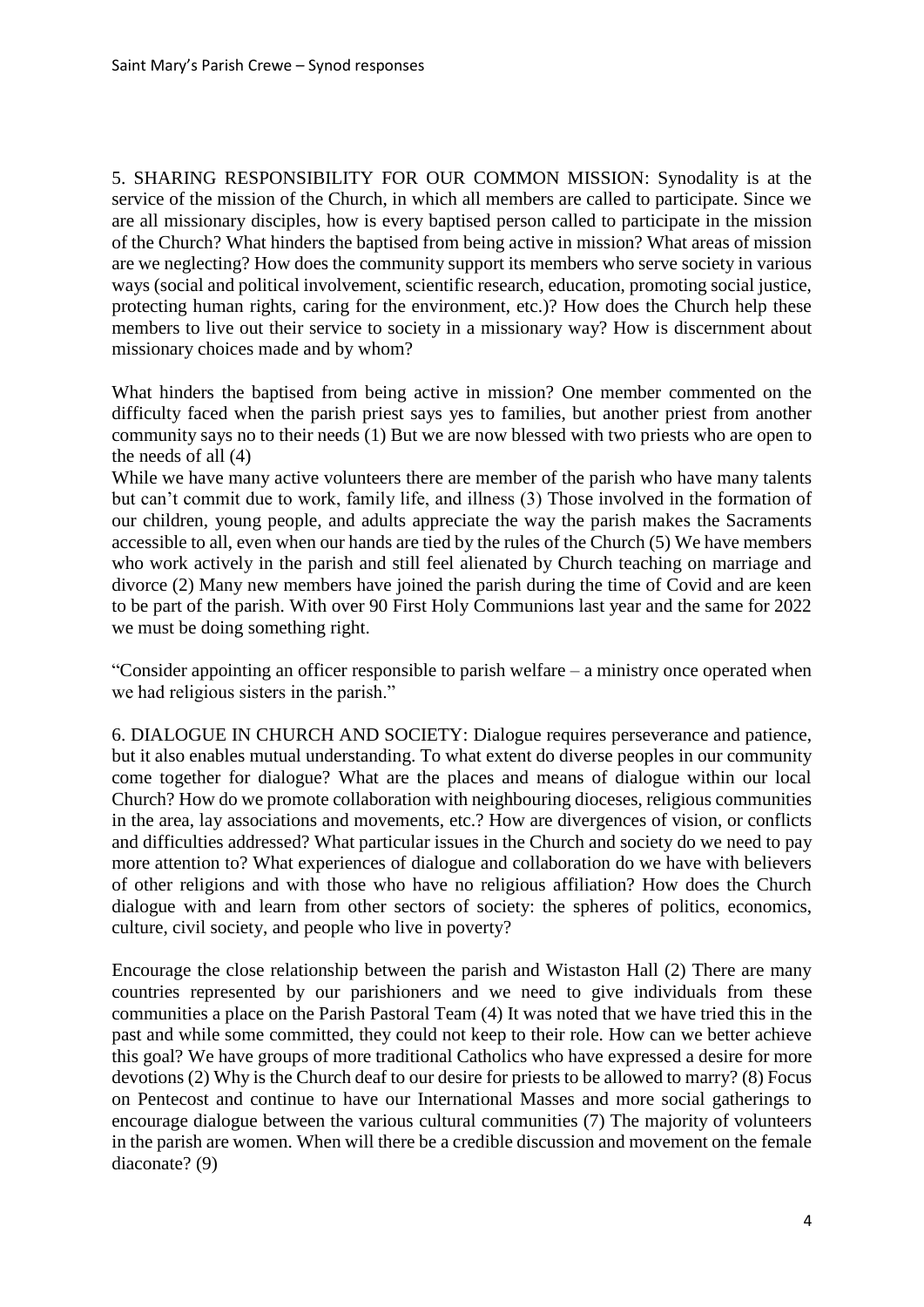"There was talk of a Diocesan Pastoral Council may years ago. What happened to this? It would be a move forward to greater dialogue if such a body existed and was made up of lay people from all the parishes of the diocese."

We have been unable to have a parish open meeting for nearly two years. It has always been a good forum to share our concerns and our vision (2) The parish has operated caringly during the pandemic and allowed new people to take on roles that need nurturing (5) There will be a need for careful planning to help the parish move out of the pandemic and the various guidelines (8)

Possibly do more to keep our faith lives less insular (2) Ours is a large parish, but that should not deter us from caring for the needs of its diverse membership (5)

7. ECUMENISM: The dialogue between Christians of different confessions, united by one baptism, has a special place in the synodal journey. What relationships does our Church community have with members of other Christian traditions and denominations? What do we share and how do we journey together? What fruits have we drawn from walking together? What are the difficulties? How can we take the next step in walking forward with each other?

Saint Mary's continues to be a hub from ecumenical meetings in Crewe (4) There is a welcome offered to our fellow Christians at Baptisms, Weddings, and Funerals (2) While full communion seems the dream, nurturing fraternal communion is the reality. We must try to find common ground amidst the threats that we all face so that we can care for one another (1)

Need to encourage parishioners to participate in times of prayer (3)

There is a need to share our faith so as to break down barriers and misunderstanding (6)

Visit other faith communities in the town (2)

I do not know many people from other denominations in my town (1)

"Our shared mission with Churches Together in Crewe and the street pastors is very encouraging. This brought other local people from Christian churches together."

8. AUTHORITY AND PARTICIPATION: A synodal church is a participatory and coresponsible Church. How does our Church community identify the goals to be pursued, the way to reach them, and the steps to be taken? How is authority or governance exercised within our local Church? How are teamwork and co-responsibility put into practice? How are evaluations conducted and by whom? How are lay ministries and the responsibility of lay people promoted? Have we had fruitful experiences of synodality on a local level? How do synodal bodies function at the level of the local Church (Pastoral Councils in parishes and dioceses, Presbyteral Council, etc.)? How can we foster a more synodal approach in our participation and leadership?

Seek to identify the strengths of parishioners via a new census (7) Encourage individuals to commit to roles and support them in these roles (2) Formation for Ministers is vital and should be ongoing (5)

While we have done our best to respond to the questions it may have been better to have held the process during Easter 2022 and not during the uncertain months of the pandemic (4)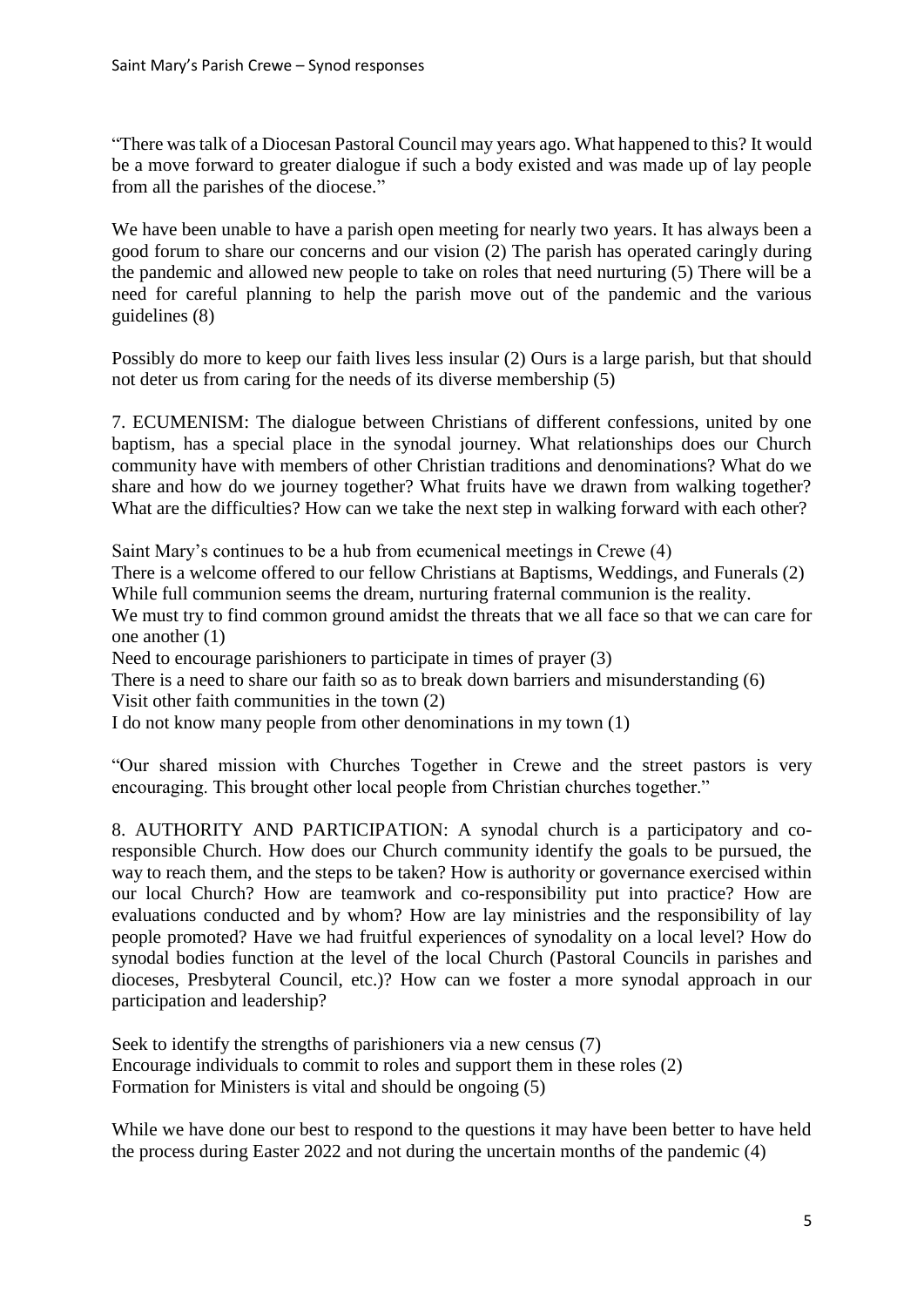Many supported the need for a Diocesan Pastoral Council and a return to the beneficial meetings of LMA (formerly LPA) members for days of formation and reflection (5). The diocese would benefit from allowing members to meet and get to know one another, and "walk together".

Develop study groups on Vatican II (2) We miss the many training days we have pre-Covid (3)

9. DISCERNING AND DECIDING: In a synodal style we make decisions through discernment of what the Holy Spirit is saying through our whole community. What methods and processes do we use in decision-making? How can they be improved? How do we promote participation in decision-making within hierarchical structures? Do our decision- making methods help us to listen to the whole People of God? What is the relationship between consultation and decision making, and how do we put these into practice? What tools and procedures do we use to promote transparency and accountability? How can we grow in communal spiritual discernment?

The parish suggestion box is there, but we also need an electronic system, and welcome anonymous suggestions (1)

There are many interesting talks and workshops facilitated by Wistaston Hall and the LMA which we need to advertise more  $(3)$ 

10. FORMING OURSELVES IN SYNODALITY: Synodality entails receptivity to change, formation, and on-going learning. How does our church community form people to be more capable of "walking together," listening to one another, participating in mission, and engaging in dialogue? What formation is offered to foster discernment and the exercise of authority in a synodal way?

We should not rely on clergy to identify our charisms in the parish (5). This needs to be collective among the lay faithful. There should be training for those who are involved in decision making in the parish and there should be a three year plan for mission, property, and faith development at all levels (3)

While we have an excellent RCIA/RCiC group, there is a need for an ALPHA course once the new St Mary's Caritas Centre is open (4) Ensure the Parish Pastoral Council and LMA receive new members with the appropriate skill on a regular basis (1)

1. **Communion:** how has our life together been strengthened or weakened by the last two years?

As a parish we kept in close contact with one another and those who needed our care via social media and telephone at the start of the pandemic. Great numbers came forward to act as stewards when the church reopened, and we are thankful for the joy felt by those who initially returned for private prayer and Holy Mass. Our numbers have grown at Sunday Mass, and so too Baptisms and First Sacraments.

2. **Participation:** what have these months taught us about our involvement in the life of the church?

The Eucharist is at the heart of who we are and what we do. The deprivation of active participation in the Mass was felt by all. Many who relied on participating in Mass online have said that they would still prefer to be present in Saint Mary's Church.